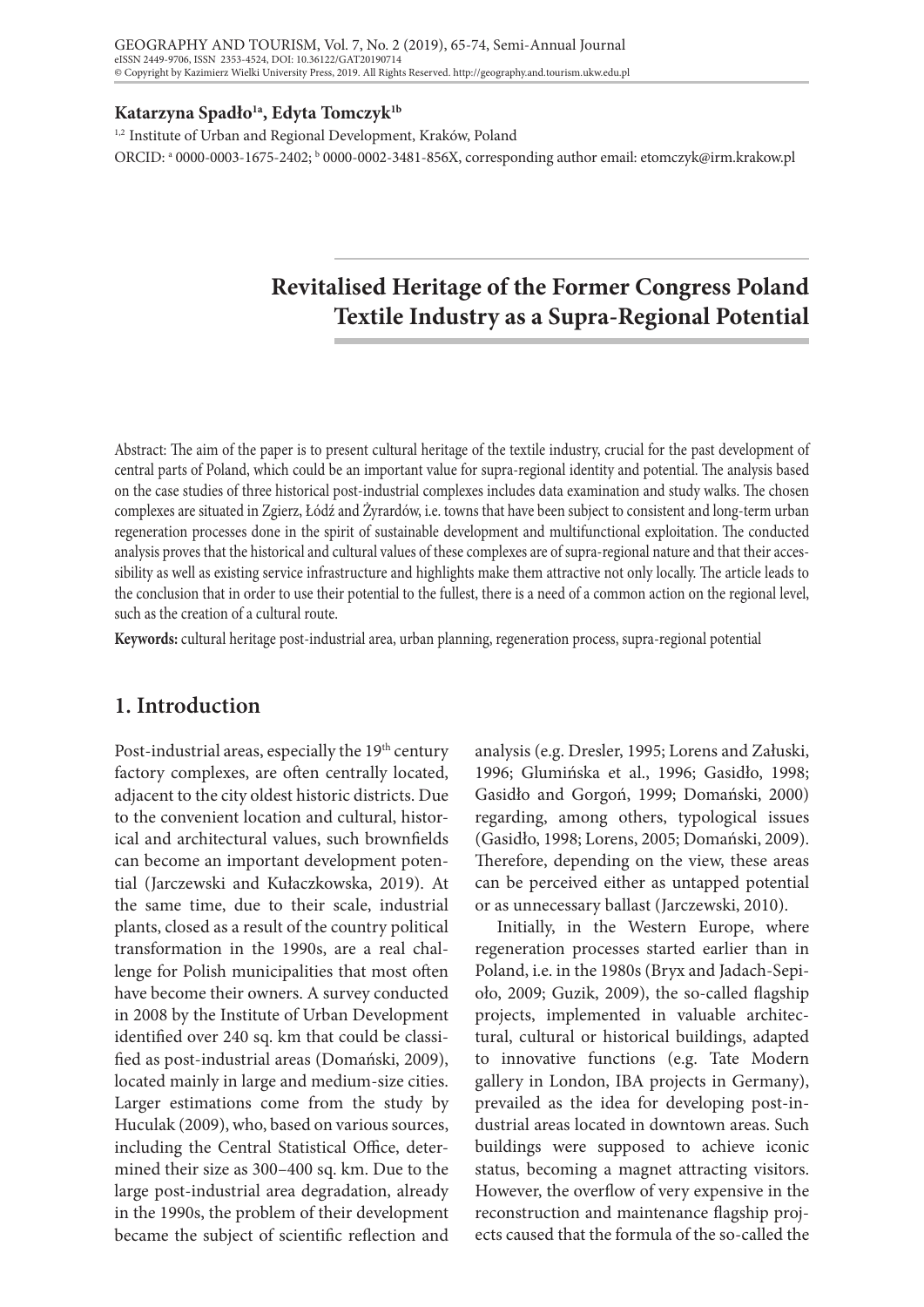Bilbao effect, in general, seems to have been exhausted.

That is why, recently, rather more comprehensive urban regeneration measures, treating the issues of degraded areas in a more sustainable way, have become the leading approach for transforming post-industrial areas. In Poland, in accordance with the 2015 Act on Revitalization (Ustawa z dnia 9 października 2015 r. o rewitalizacji), urban regeneration processes are dedicated primarily to residential areas. However, uninhabited brownfields may conditionally be included within the intervention area, if planned activities are expected to have a positive impact on the inhabitants of the regeneration area. It was found that out of 14.576 planned urban regeneration projects, 315 (2.2%) concerned uninhabited areas, of which 193 projects were or would be implemented in post-industrial areas (Jarczewski et al., 2019).

Intervention logic requires that brownfields should first be reclaimed and then developed. The final goal of the activities should be re-urbanisation, i.e. a long-lasting incorporation of the area into the city fabric (Ziobrowski, 2010). Thus, regeneration activities in post-industrial areas, in addition to saving historical buildings, valuable in terms of architecture, history or culture, are primarily associated with the change of function. Former factories can be transformed into cultural facilities (museums, concert halls), flats and business centres (industrial parks, universities, business incubators, etc.), water reservoirs, service facilities (shopping malls, office buildings, etc.) (as cited in: Jarczewski et al., 2010, p. 7).

as contribute to the image and attractiveness of the entire city (Kaczmarek, 2001; Janas et al., 2010). Although according to Polish law urban regeneration does not directly aim at the development of culture or tourism, activities related to the transformation of brownfields may result in changes regarding these areas as well.

Polish literature studies on the subject leads to a conclusion that scholars focus predominantly on post-mining and post-metallurgical areas of Śląskie and Dolnośląskie Voivodeships (e.g. Gasidło and Gorgoń, 1999; Staszewska-Ludwiczak, 2007; Koj, 2011; Jarczewski and Kułaczkowska, 2019). Authors rarely raise issues related to the heritage of light industry, and if they do, they usually focus on typological issues, such as new facility functions (e.g. Huculak, 2009; Ziobrowski, 2010) or on a study case of a selected city, most frequently Łódź (e.g. Kaczmarek, 2001; Liszewski, 2009). However, there are no studies on light industry heritage in connection with the current or historical region, which seems particularly important for the reflection on post-industrial heritage as a potential of supra-local significance. Hence, the purpose of this article is to present less known cultural heritage of textile industry, crucial for the development of the historic region of Congress Poland in order to check if it could constitute a valuable cultural element for supra-regional identity and potential.

# **2. Article background and methodological issues**

Congress Poland (1815–1832) (popularly referred to as *Kongresówka* in Polish), located in the present-day central and south-eastern Poland (Fig. 1) and connected by a personal union with the Russian Empire, was established during the Congress of Vienna (1814–1815) and comprised most areas of the former Duchy of Warsaw. Thanks to preferential export duties to Russia, light industry quickly developed in the country, with textile production amounting to 53% of the total value. The dynamic development of the textile industry focused in the cities of the Łódź region and in western Mazovia. Although Congress Poland in its original shape lasted only fifteen years, it had a lasting impact on Poles' perception of history. The economic development that began in that period continued despite the temporary crisis after the November Uprising (1830–1831). Further development of the local textile industry was related, among others, to the 1842 lifting of the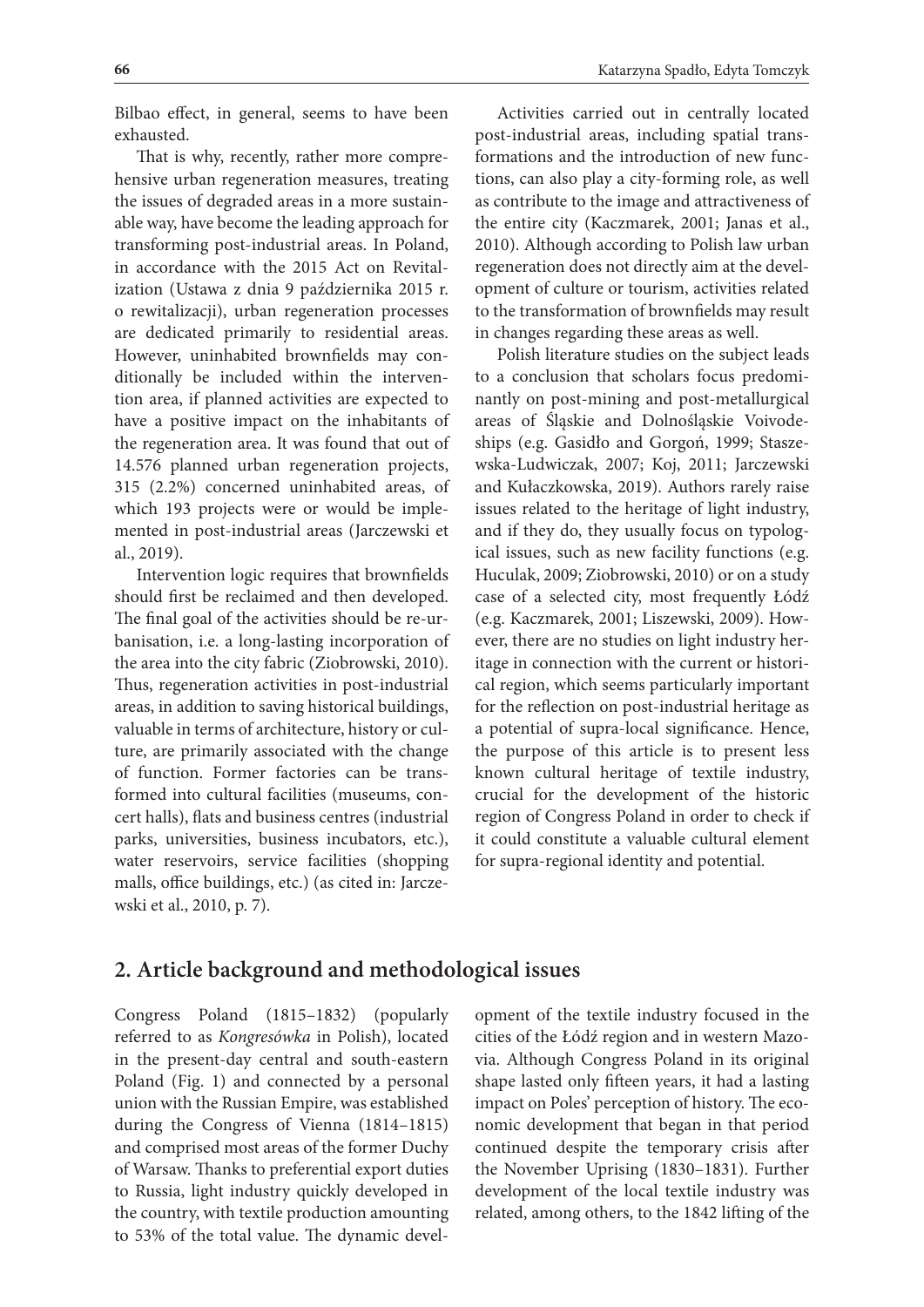Translating historical conditions into the modern administrative division of the country, it should be pointed out that the heritage of the former Congress Poland textile industry is at present concentrated mainly in two central provinces: Łódzkie and Mazowieckie Voivodeships (Fig. 1).



**Figure 1**. Kingdom of Poland (Congress Poland) against the background of the current map of Poland with the location of voivodships and the cities being described (source: Paulina Basińska, *Institute of Urban* and Regional *Development*)

It is difficult to estimate the number of historical buildings related to the textile industry located in this area. A certain indication may be provided by the research carried out by the National Heritage Board of Poland (NID) in the years 2009–2015, which, however, covered just monuments listed in the register of historical monuments and indicates only a general category of industrial monuments, distinguished by their primary function. According to such classification, there would be 82 industrial monuments in Łódzkie Voivodeship and 250 in Mazowieckie Voivodship (Rozbicka, 2017). However, historical industrial facilities are also included in other categories distinguished by the NID, i.e. utility (e.g. warehouses), residential (factory owners' palaces), housing (workers' estates) or even public (e.g. near factory schools) buildings. Thus, determining the number and types of objects associated with the textile industry requires separate studies.

For the purpose of the paper three historical complexes have been chosen and analysed based on a case study method which enables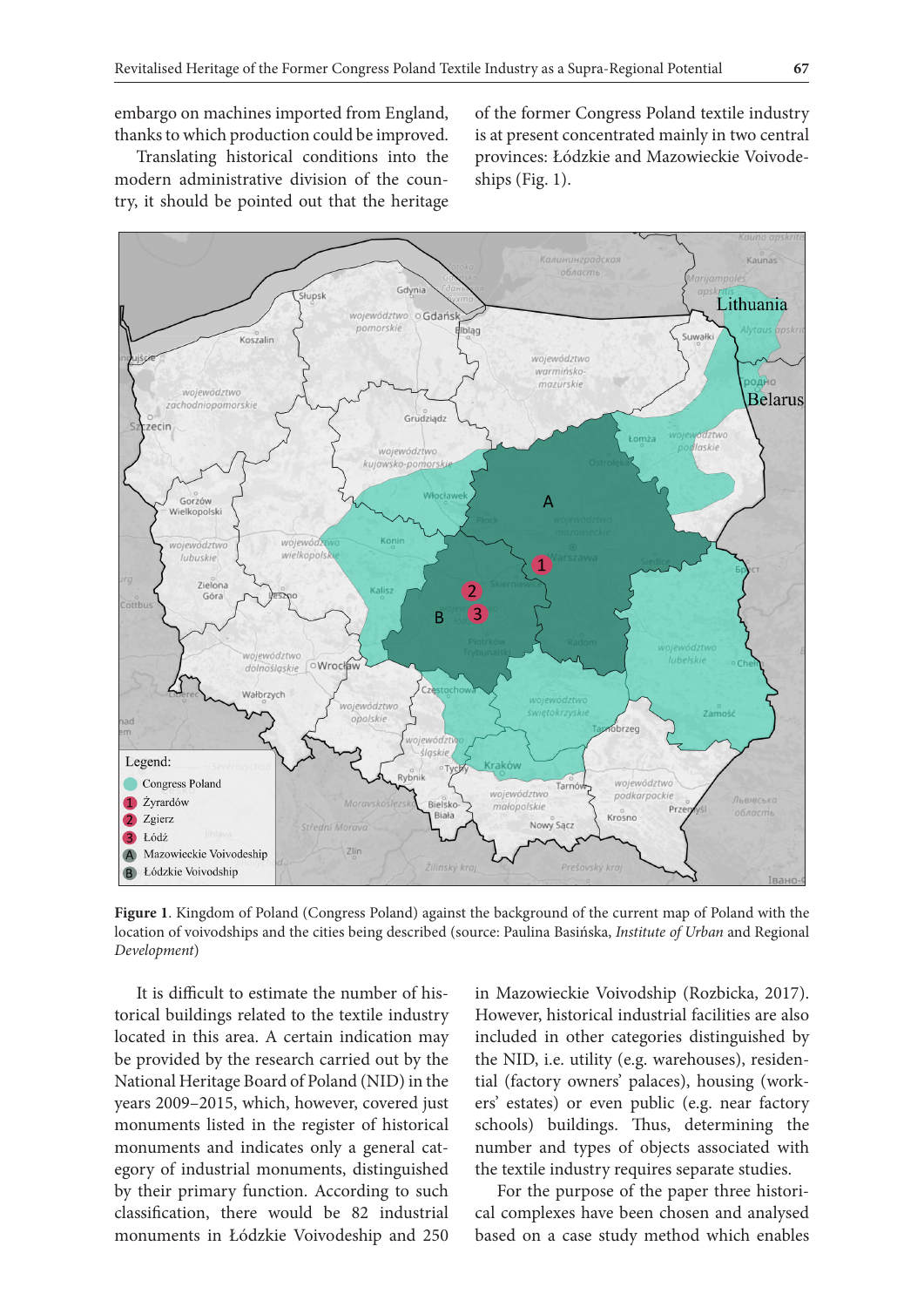their detailed examination. The analysis included data examination (strategic documents and websites of the cities, the National Heritage Board of Poland, press articles), as well as study visits.

The analysed post-industrial complexes are located in Zgierz (Łódzkie Voivodeship), Łódź (Łódzkie Voivodeship) and Żyrardów (Mazowieckie Voivodeship) (Fig. 1). They will be presented in this order, taking into account their

## **3. Results**

#### **3.1. Case study: Zgierz, Weavers' Town**

Zgierz, located 15 km north of Łódź, is one of the oldest cities in Łódzkie Voivodeship<sup>1</sup>. It is also the cradle of textile industry in Congress Poland and, for some, the capital of Polish wool industry as the largest producer of wool cloth. 1821, the year of signing the so-called "Zgierz agreement"<sup>2</sup>, establishing the rules for 300 foreign settlers (mainly from Prussia, Saxony and the Kingdom of Poznań), is considered the beginning of the town industrial period. Settlers received plots of land located on the eastern bank of the Bzura River, where the Nowe Miasto district was established. The new settlement was set on a regular plan with streets intersecting at a right angle, with Town Market Square (now Kilińskiego Sq.) and the axis (Długa St.). running west towards the Old Town (http://cms.miasto.zgierz.pl/index. php?page=historia&hl=pol).

Currently, the weavers' settlement is located in the very centre of Zgierz, which until the end of the 19<sup>th</sup> century was subject to intensive spatial development. A valuable urban layout of the new district and a complex of weavers' houses testifying about the industrial past of the town have survived. One-story wooden or brick houses with a residential attics sometimes topped with triangular gable, half-hipped

geographical location, south-north direction and the date of their creation. Each case study will include historical and spatial analysis of the chosen post-industrial complex, assessment of its historical, architectural and cultural value, attractiveness for visitors as well as sustainable, complex, long-term regeneration intervention which ensures long-lasting effects. The in-depth examination of the cases will lead to a conclusion regarding their supra-regional potential.

roof are decorated with columns or pilasters. Interesting post-industrial monuments include former factories of wool producer Adolf Gustaw Borst, cotton producer Lorentz & Krusche and yarn producer Otton Meyer. Other historical buildings are former residences or public facilities built in the Neoclassical style, including residence of the Cypel family (now Museum of the City of Zgierz), evangelical school, former firehouse, factory owner Ksawery Pniewski's residence.

In total, 32 buildings, mainly weavers' houses, and three urban complexes are listed in the voivodeship register of historical monuments. In addition, 184 buildings are listed in the municipal register of monuments. In 2003, to protect 30 most valuable houses, pursuant to Resolution No. XV/142/03 of the Zgierz City Council, Park Kulturowy<sup>3</sup> "Miasto Tkaczy" (Weavers' Town Cultural Park) was established, which was one of the first Cultural Parks in Poland. The Park which aims to protect the unique urban layout from the 1820s as an example of the model industrial city of Congress Poland stretches along Narutowicza, Rembowskiego and Barlickiego Streets.

The creation of the park marked the beginning of the urban regeneration process, the pur-

The first information about the village: 1231, city rights: 1288.

<sup>&</sup>lt;sup>2</sup> This document became a model for similar agreements concluded later in Congress Poland

<sup>3</sup> A cultural park is one of the statutory forms of monument protection in Poland, created to protect the cultural landscape and to preserve a distinctive landscape with monuments, typical for local building and settlement tradition [as cited in: https://www.nid.pl/pl/Dla\_wlascicieli\_i\_zarzadcow/dla-samorzadow/parki-kulturowe].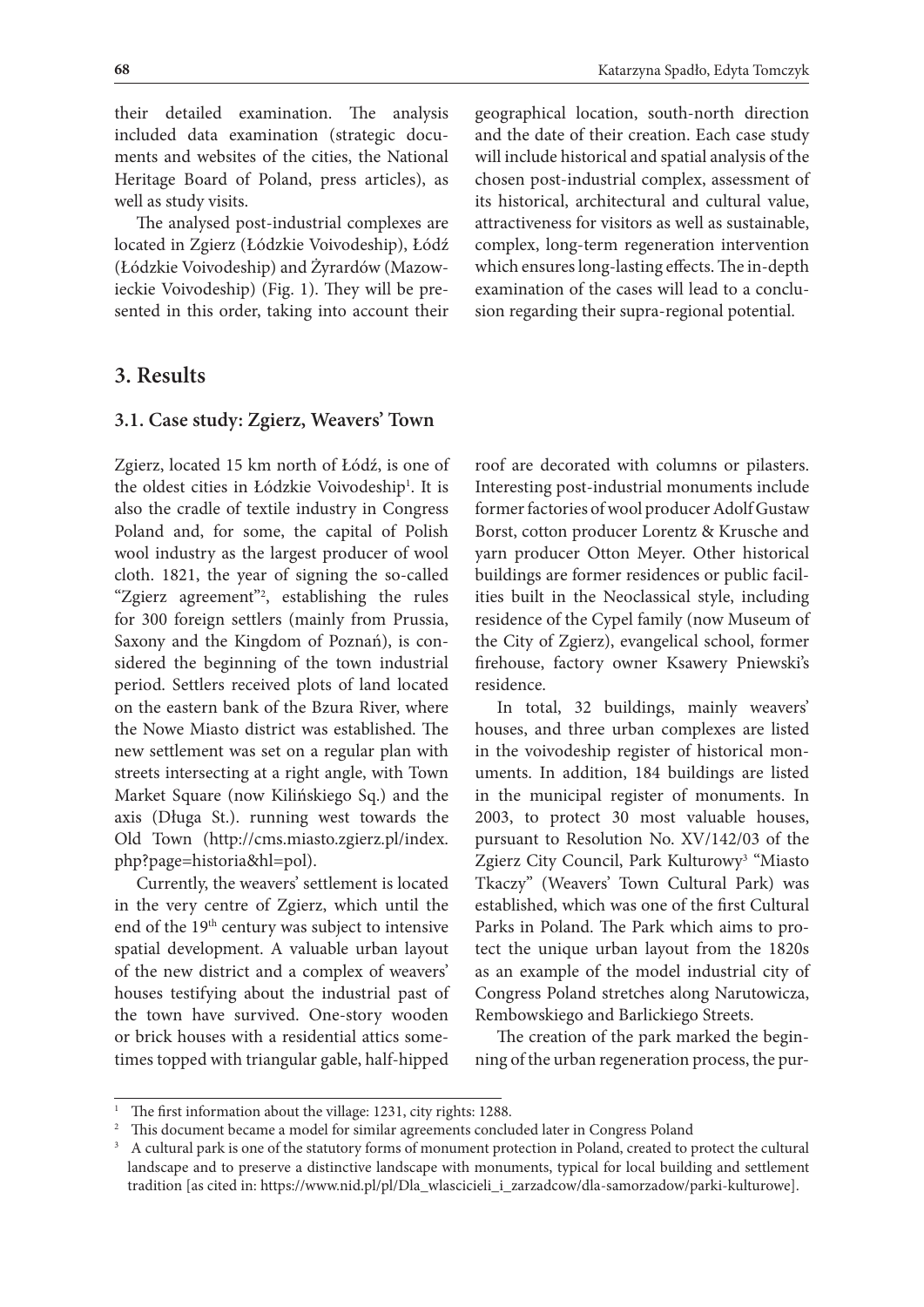pose of which is to revive the historical centre in accordance with the entire city sustainable development. Activities carried out so far include: reconstruction of the street old character (gas lamps, cobblestones) as well as gradual renovation of the wooden houses, intended for various functions. Currently in the Park there are: Cafe & Bistro "U Tkaczy", Hostel FOLKier with a conference hall, Art Gallery with historical dolls exhibition, Wood Conservation Centre, running carpentry workshops and a community day care centre. Muzeum Miejsca (Museum of the Place), which presents wool production process and an exhibition devoted to the ongoing regeneration process as well as offers workshops with an original loom from the 1820s, refers directly to the post-industrial heritage (http://www.miastotkaczy.pl/o-projekcie/rewitalizacja-miejsca/dom-tkacza-rembowskiego-1). The town past is also presented

#### **3.2. Case study: Łódź – Księży Młyn**

This largest city factory complex, built by Rhinelander Karol Scheibler, thanks to whom Łódź became one of the main textile industry centres in Europe, is located in the central part of the city, south of Piłsudskiego Ave, in the quarter between Kilińskiego, Przędzalniana, Tymienieckiego and Milionowa Streets. It consists of three smaller complexes: the first one created in 1854–1865 in the north, the second one from 1870–1885, i.e. the proper Księży Młyn, and the third one built in 1878–1914 in the southern and western part of the area. Scheibler and his successors built an industrial self-sufficient city modelled on English settlements. The complex, designed on a regular grid of cobbled streets, included factory buildings with a huge spinning plant, residential buildings (owners' residences, directors' villas, workers' houses), service facilities (school, hospitals, fire station, gasworks, factory club, shops), railway siding, and green areas (https://lodz.travel/turystyka/ co-zobaczyc/ksiezy-mlyn/).

To the present day, a clear urban layout of all complexes, green areas, and various buildings have been preserved, testifying about the former power of the manufacturers and constituting a key element of local identity. The most important monuments found within the first

in the Museum of the City of Zgierz where an exhibition, opened in 2018 and dedicated to the city history, shows, among others, the local bourgeois houses interiors.

The Cultural Park and the whole district is also the area designed for the urban regeneration process in the Local Zgierz Regeneration Programme 2016–2020 + adopted in 2016 (Lokalny Program Rewitalizacji Zgierza 2016- 2020+), which is a continuation of the activities carried out within the previous programme (Uchwała Nr XXVI/245/04 Rady Miasta Zgierza). Social and economic recovery gained through the regeneration process adds to the restoration of the city-forming functions as well as the district place brand. Projects planned for this area, strengthening the potential of the Zgierz cultural heritage, include, among others, further renovation of houses and designation of a textile architecture trail in the city.

complex are: the first spinning plant, the oldest in the complex, the Renaissance Revival Palace of Scheibler (now Museum of Cinematography), and the owner's park (Źródliska II). In the proper Księży Młyn, the most valuable monuments include: the workers' housing estate of two-story brick houses arranged in lines with the inner courtyard, the oldest school in Łódź, a store (now, publishing house) and a huge new spinning plant with a 207-meter-long façade located on the axis. Other important monuments are the Renaissance Revival palace complex (1875–1877, now Herbst Palace Museum), as well as a former fire station with a Gothic Revival tower and an original steam pump in the courtyard.

The Księży Młyn area features protectd buildings and urban complexes considered unique both in the scale of the city and the entire country. The complex was listed in the register of historical monuments in 1971. The park (Źródliska II) and the Herbt's garden are also listed as well as 62 individual houses, service, residences, service and industrial facilities. In 2015, the most important parts of the complex, along with other city quarters testifying to the city multiculturalism, industrial character and an important role of manufacturers in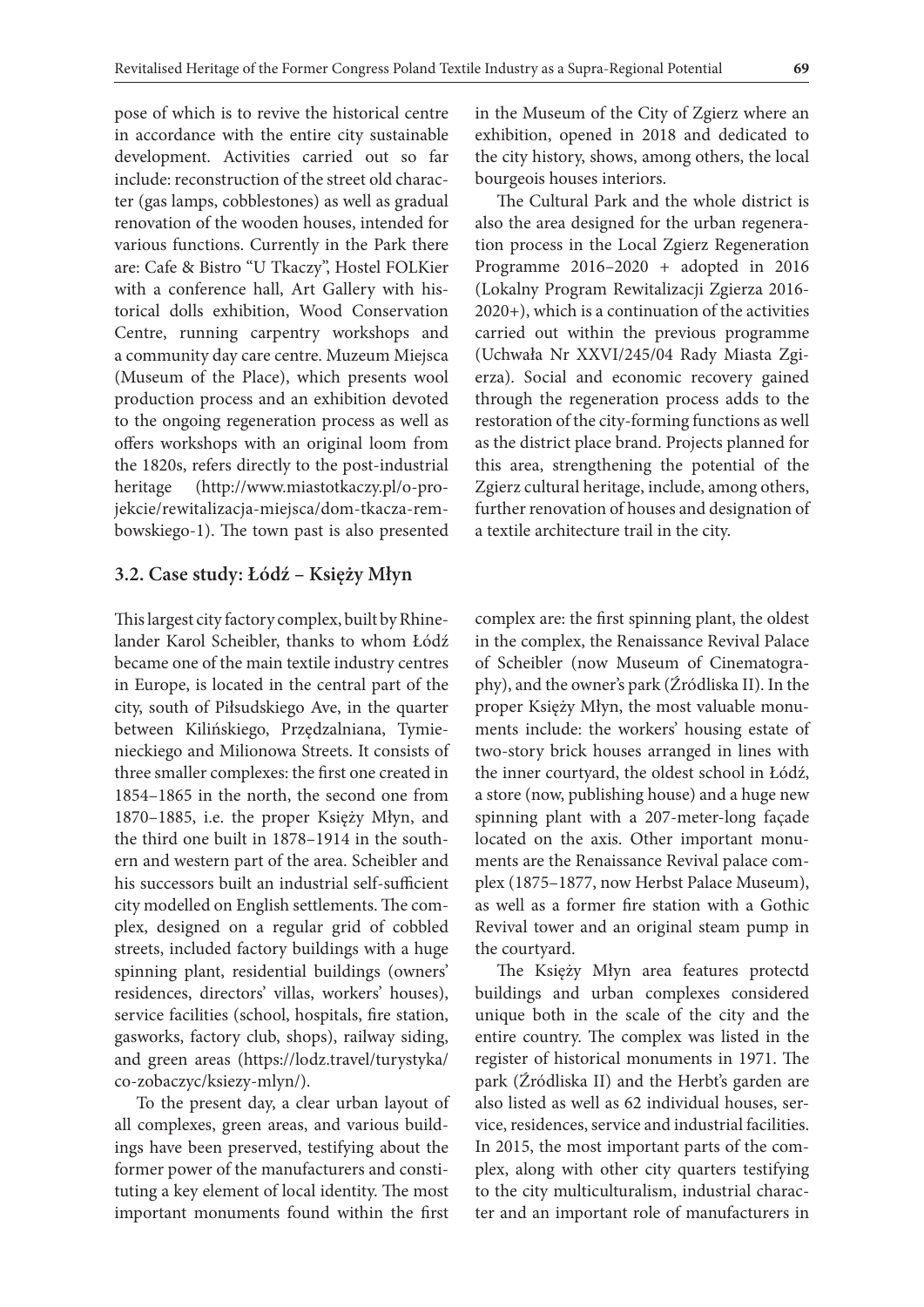shaping its identity, were recognised as Historic Monument4 referred to as "Łódź – a multicultural landscape of an industrial city" (Gminny Program Opieki nad Zabytkami Miasta Łodzi na lata 2014-2017).

The collapse of the Łódź textile industry in the 1990s contributed to the degradation of closed factory buildings and surrounding public spaces. Manufacturers' residences, restored and converted into museums, were in the best condition. Regeneration activities carried out in this area since 2012, have contributed to a slow recovery. Księży Młyn has also been included in the Municipal Regeneration Programme for the City of Łódź 2026+ (Gminny Program Rewitalizacji dla miasta Łodzi 2026+).

Currently ongoing activities in the spatial and technical sphere include renovation of subsequent buildings in the workers' estate (installation of central heating, renovation of outbuildings) as well as arrangement of surrounding public space (reconstruction of pavement, rainwater drainage, small architecture, gate), which are done in a participatory way. In

total, 21 buildings, 270 apartments, 14 service facilities and over 0.05 sq. km of green areas will be renovated.

In addition to the residential function, renovated buildings fulfil also other functions. In the area of the estate there are: a centre for social inclusion, a centre for children and a post office. Other buildings have been turned into a tourist centre (information, organisation of workshops and events, souvenir shop), artists' workshops, pubs and restaurants (e.g. Fatamorgana Restaurant, 4 Stroke Moto Café) and a brewery producing craft beer. The new spinning plant has been converted into lofts (421 apartments). Shops and service facilities have been opened in neighbouring buildings. Buildings with cultural functions include the Museum of Cinematography, Herbst Palace Museum and Book Art Museum. Activities aimed at both residents and tourists include: cyclical events, such as flea markets and concerts. Księży Mill is also part of a tourist route, "Industrial architecture" running in the central part of Łódź.

## **3.3. Case study: Żyrardów – 19th century Factory Settlement**

Żyrardów as the largest Congress Poland linen industry centre is a valuable testimony to the textile tradition. The preserved urban complex is considered unique not only in the context of the region and country, but even in Europe. The factory complex (0.7 sq. km) lies in the city core, near the train station, fully embedded in the existing urban fabrics.

The settlement was founded in the 1870s, after the existing company was bought in 1857 by Austrian industrialists Karol Dittrich and Karol Hielle, who expanded and modernised the production, and erected a residential quarter. From that time until the WWI, the city and the factory, employing up to 9,000 people, flourished.

The settlement was one of the first modern urban centres on the territory of the present-day Poland. The urban concept was considered innovative because of zoning related to functional spheres (industrial and residential ones), architecture subordinated to functions as well as a concept of a compact and complete urban organism, including schools hospital, shelter, bathhouse, factory merchants' club, etc. A spinning plant and church dominated the landscape. The market square (now Jana Pawła II Sq.) was surrounded by public buildings and service facilities. The settlement was connected to the main railway line through a railway siding, Warsaw-Vienna Railway.

The collapse of industry in the 1990s led to the closing of the factory, but despite the degradation of post-industrial facilities, the centre of Żyrardów has retained its authentic character, which remains its main value. 95% of the historical buildings have survived, as well as the regular layout, homogeneous brick worker's houses with courtyards and wooden outbuildings inside the quarters, and tree-lined streets.

<sup>4</sup> It is one of the statutory forms of the monument protection in Poland. Historic Monument is of particular importance for the country culture, which is emphasised by the fact that it is appointed by the President of the Republic of Poland (as cited in: https://www.nid.pl/pl/Informacje\_ogolne/Zabytki\_w\_Polsce/Pomniki\_historii).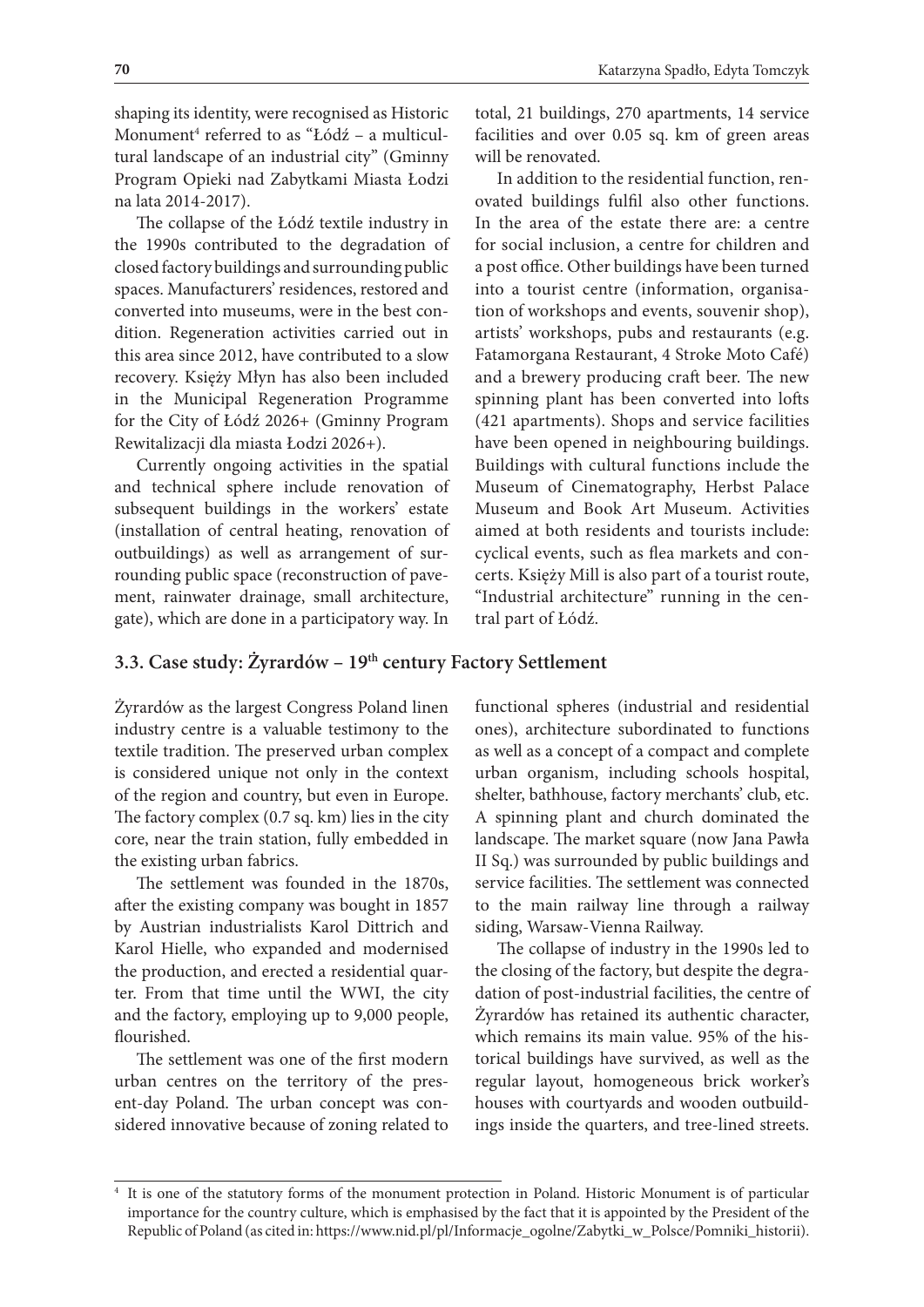Other important historical buildings include: the Gothic Revival parish church dominating the area, the Renaissance Revival villa of Karol Dittrich in a landscape park, villa of Wilhelm Haupt in the so-called Swiss style and the Tyrolean Palace. In the former factory area, the buildings of the old and new spinning plants (called "Centrala"), weaving mill and finishing plant have survived.

The factory settlement as a unique urban complex was listed in the register of historical monuments in 1979. Individual monuments are also listed in the register: 119 buildings (residential, public, utility, residential, religious monuments) and 25 industrial monuments included in the "Centrala" and finishing plant complexes. In 2012, "Żyrardów – 19<sup>th</sup> century Factory Settlement" as the 19<sup>th</sup> century industrial organisation model was recognised as Historic Monument (Gminny Program Opieki nad Zabytkami dla Miasta Żyrardowa na lata 2014  $-2017$ ).

Urban regeneration activities in Żyrardów, assuming spatial, economic and social renewal, began as early as 2004 and are currently being continued under the Local Revitalization Programme of the City of Żyrardów until 2020 (Program Rewitalizacji Miasta Żyrardowa do roku 2020). The factory settlement has been designed as the intervention area. One of the first projects covered the renewal of the Dittrich Park, completed in 2006. Another important project was the adaptation of the former merchant club for cultural and artistic purposes, such as an information centre, a performance hall, club rooms, accommodation facilities, and an exhibition presenting the history of Żyrardów, completed in 2010. Later, other public buildings, residential quarters, including courtyards, have been modernised and the post-industrial facilities adapted for housing, hotel and other services functions. The current project, which aims to increase the potential of

the area and the entire city, is "Culture Quarters – renovation of Historic Monument, Żyrardów

– 19th century Factory Settlement".

A characteristic feature of the factory settlement, both in the past and now, is its multifunctionality. Interestingly, most buildings have the same or similar function as in the past. Due to the downtown character of the area, historical building fulfil mainly residential and service functions (shops, restaurants, e.g. Szpularnia Restaurant, Restaurant in Stara Pralnia, Beer Bros Brewery). On the other hand, the development of the former factory area, which, unlike other facilities, was to change its function after adaptation, was a challenge. First, it succeeded in the case of the old spinning plant, where 80 lofts, Aparthotel Stara Przędzalnia, service facilities and shops were opened in 2014. In 2016, the new spinning plant was converted into flats (178 lofts, 30 penthouses) with a shopping arcade (shops, restaurants, post office).

Currently, one textile producer of industrial past has remained, a small enterprise using original loom to produce jacquard fabric, and a souvenir shop selling linen products. Both enterprises are located in the Bielnik complex, which was part of the linen factory. Its main building houses the Museum of Linen, opened in 2014, which aims to commemorate the 180-year city industrial history. In raw spaces one can see the entire technological process of fabric production and a display of old photographs related to textile machines and multimedia presentations. Another building with cultural function is Muzeum Mazowsza Zachodniego (Museum of Western Mazovia), located in the Dittrich villa in the park. This regional museum presents, among others, an exhibition relating to the city history. Activities aimed at both residents and tourists include a trail running through the historical settlement and the European Heritage Days held in Żyrardów every year.

# **4. Conclusions**

Cultural heritage is one of the key values on which city-forming processes can be based. The industrial city identity, described in the case studies, has been used to restore the centre-forming functions of the degraded

sites. Degradation processes have effectively limited the impact of historical factory complexes, unlike in the past, when they had an impact on the development of the entire cities.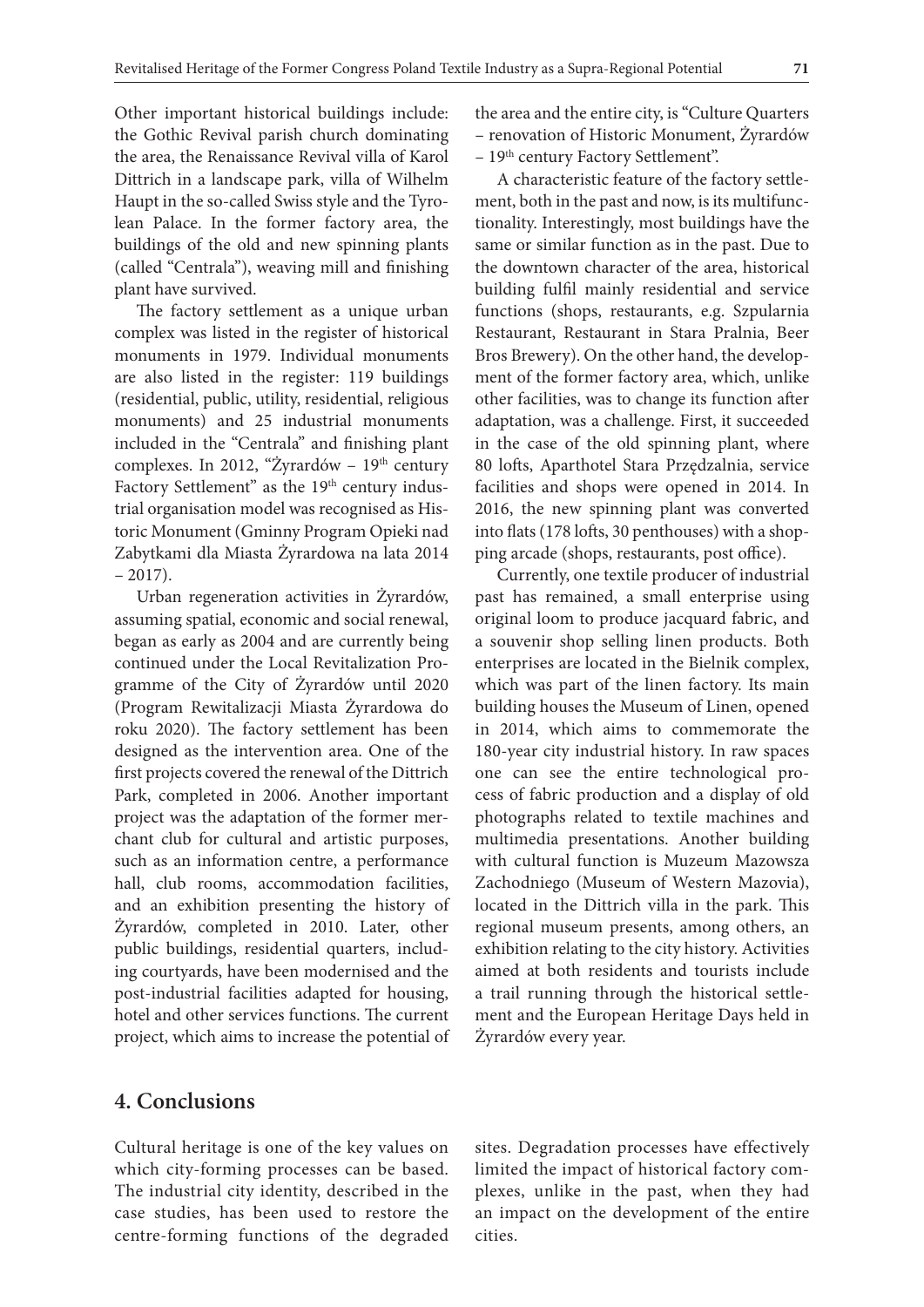The analysed post-industrial complexes have several common features. These valuable 19th-century post-industrial complexes of the former Congress Poland are located in downtown areas, easily accessible and functionally connected with the rest of the city. Their creators wanted to build self-sufficient settlements performing all socio-economic functions. Their isolation from the other parts of the cities was emphasised in many ways by a distinctive architecture, but above all by urban planning. A characteristic feature of the complexes were semi-closed urban quarters.

All complexes are situated in the areas included in the urban regeneration processes. The regeneration activities, carried out in stages, are still ongoing and will be continued in the future. These comprehensive interventions taking into account whole complexes, and not individual buildings, providing a lasting change in the spirit of sustainable development, constitute undoubtedly an important potential of all above-described cities. It also seems that the regeneration process, contrary to flagship projects, is therefore a better idea for the preservation and more effective use of cultural heritage resources.

It should be noticed that the industrial building architectural values have increased over time. Therefore, valuable historical monuments in all presented cases, as an important cultural heritage of supra-local significance, are protected in many ways (register of historical monuments, Cultural Park, Historic Monument). The status of the monument also helps to construct a new identity, important for the development of the city supra-regional potential. Currently, trends related to the renewal of post-industrial areas as part of regeneration processes aim at building such potential while improving life of local communities. New museums and other cultural facilities, which not only archive the memory of past times, but also promote the current offer of historical post-industrial complexes, help to achieve that task. Thus, the post-industrial complexes take into account cultural heritage, while adapting them to current socio-economic conditions and needs.

It should also be noted that the supra-local potential resulting from the value of the case study historical heritage, despite the introduction of cultural functions addressed to the visitors, is still not fully used. Thus, the value of the textile industry preserved heritage is at the least of a supra-regional character. It seems that in order to fully use it, activities of supra-local character are needed. These include cooperation between the cities to build a brand based on the textile industry heritage by referring to the light industry development history, i.e. the period of Congress Poland. Such networking would serve to develop a common product by highlighting the common potential.

A possibility to achieve that task would be a common cultural route (e.g. former Congress Poland textile industry route) of a supra-regional nature, which is favoured by the central location of the cities. The cities are conveniently situated along main communication routes, including the A2 motorway. All of them provide necessary service infrastructure for visitors (eating places, hotels, souvenirs shops, information centres). Of course, such route would require promotional activities, common graphic identification, website, as well as, for example, special events organised under the common name. A good example of a successful trail promoting post-industrial heritage is the Industrial Monuments Route opened in 2006 in Śląskie Voivodeship, which since 2009 has recorded a double increase in visitors (https://www.zabytkitechniki.pl). In the case of the textile industry route other towns related to the textile industry of the former Congress Poland, such as Ozorków, Brzeziny, Aleksandrów Łódzki or Milanówek could also be included in it. Projects planned under the current urban regeneration programmes in Ozorków, Zgierz and Łódź assume the creation of a route connecting Księży Młyn, Weavers' Town in Zgierz and the centre of Ozorków, post-industrial cities related to the textile industry, could be regarded as the beginning of such a route. A proposal of such a route requires however further studies on other Congress Poland towns known for textile industrial past in order to determine their historical and cultural values as well as their present attractiveness for visitors – their supra-regional potential.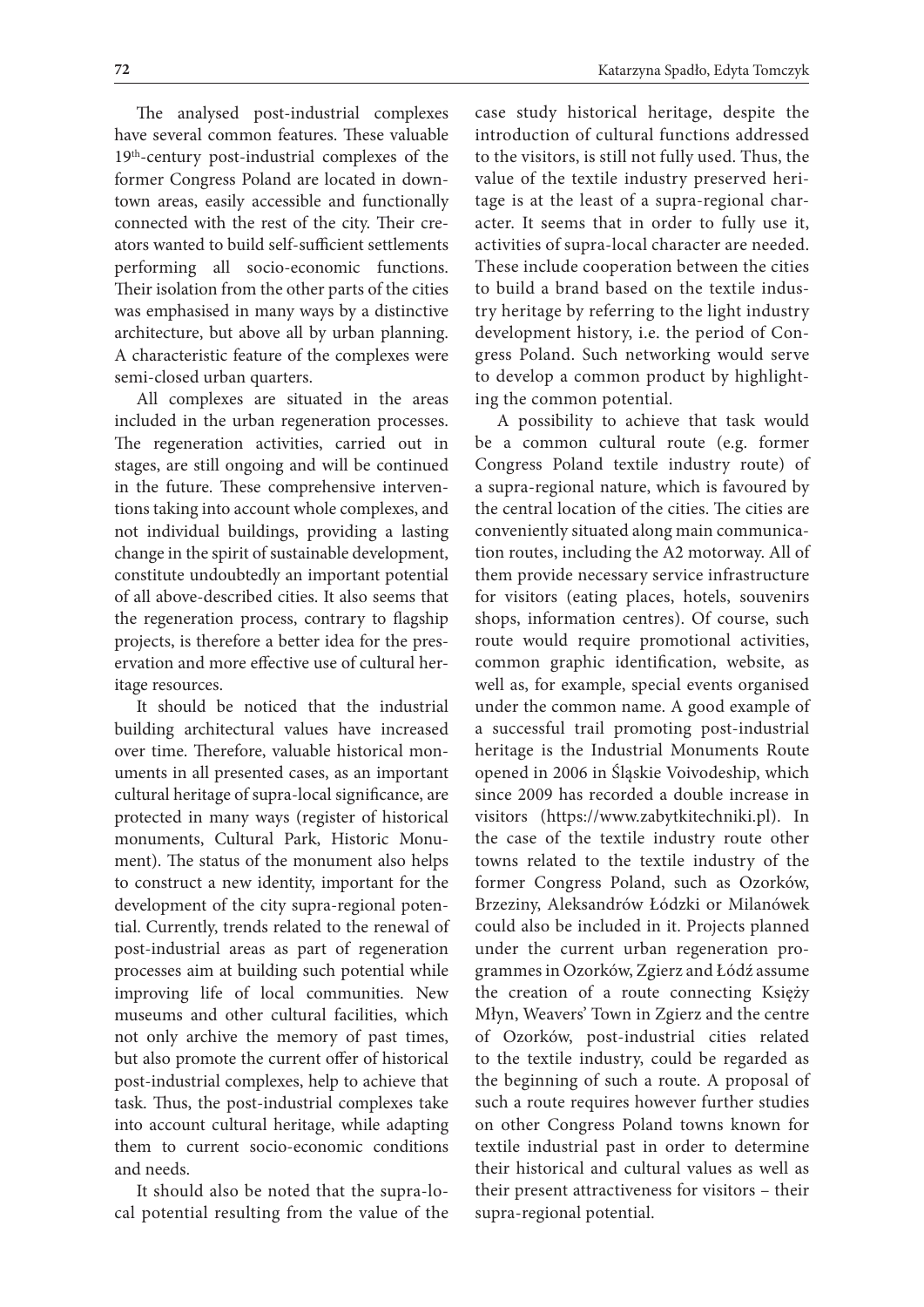# **References**

- Bryx M., Jadach-Sepioło A. [Ed.], 2009. Rewitalizacja miast w Niemczech. Instytut Rozwoju Miast, Kraków [In Polish].
- Domański B., 2009. Rewitalizacja terenów poprzemysłowych specyfika wyzwań i instrumentów. [In:] W. Jarczewski (Ed.), Przestrzenne aspekty rewitalizacji – śródmieścia, blokowiska, tereny poprzemysłowe, pokolejowe i powojskowe. Instytut Rozwoju Miast, Kraków, 125-138 [In Polish].
- Domański B. 2000. Restrukturyzacja terenów poprzemysłowych w miastach. [In:] Ziobrowski Z., Ptaszycka-Jackowska D., Rębowska A., Geissler A. (Ed.), Rewitalizacja, rehabilitacja restrukturyzacja. Odnowa miast, Instytut Gospodarki Przestrzennej i Komunalnej, Kraków [In Polish].
- Dresler Z. (Ed.), 1995. Restrukturyzacja obszarów poprzemysłowych. Agencja Rozwoju Krakowskiego, Kraków [In Polish].
- Gasidło K., 1998. Problemy przekształceń terenów poprzemysłowych. Zeszyty Naukowe Politechniki Śląskiej 37 [In Polish].
- Gasidło K., Gorgoń J. (Ed.), 1999. Modelowe przekształcenia terenów poprzemysłowych i zdegradowanych. Program UNDP, UNCHS, Katowice [In Polish].
- Glumińska J., Martysz C., Podgórski K., Taniewska-Peszko M., 1996. Zagospodarowanie terenów poprzemysłowych (wybrane zagadnienia prawne, ekologiczne, finansowe i społeczne). Program UNCHS, Katowice [In Polish].
- Guzik R. (Ed.), 2009. Rewitalizacja miast w Wielkiej Brytanii. Instytut Rozwoju Miast, Kraków [In Polish].
- Huculak M., 2009. Rewitalizacja terenów poprzemysłowych. Polskie doświadczenia i perspektywy. [In:] Jarczewski W. (Ed.), Przestrzenne aspekty rewitalizacji – śródmieścia, blokowiska, tereny poprzemysłowe, pokolejowe i powojskowe. Instytut Rozwoju Miast, Kraków, 139-198 [In Polish].
- Janas K., Jarczewski W., Wańkowicz W., 2010. Model rewitalizacji miast. Instytut Rozwoju Miast, Kraków [In Polish].
- Jarczewski W., 2010. Skala degradacji miast w Polsce. [In:] Ziobrowski Z., Jarczewski W. (Ed.), Rewitalizacja miast polskich – diagnoza. Instytut Rozwoju Miast, Kraków, 57-64 [In Polish].
- Jarczewski W., Huculak M., Śmietana W., 2010. Korzyści społeczne, ekonomiczne i środowiskowe wynikające z rewitalizacji terenów zdegradowanych, w tym poprzemysłowych. Instytut Rozwoju Miast. Kraków [In Polish].
- Jarczewski W., Kudłacz K., Nowak K., Piech K., 2019. Skala planowanej rewitalizacji. [In:] Jarczewski W., Kułaczkowska A. (Ed.), Raport o stanie polskich miast Rewitalizacja. Instytut Rozwoju Miast i Regionów. Warszawa– Kraków, 29-48 [In Polish].
- Jarczewski W., Kułaczkowska A. (Ed.), 2019. Raport o stanie polskich miast Rewitalizacja. Instytut Rozwoju Miast i Regionów. Warszawa–Kraków [In Polish].
- Kaczmarek S., 2001. Rewitalizacja obszarów poprzemysłowych. Nowy wymiar w rozwoju miast. Wydawnictwo Uniwersytetu Łódzkiego, Łódź [In Polish].
- Koj J., 2011. Obiekty poprzemysłowe jako czynniki rozwoju regionu w turystyce i rekreacji. Zeszyty Naukowe Uniwersytetu Szczecińskiego. Ekonomiczne Problemy Usług 79, 95-108 [In Polish].
- Liszewski S., 2009. Miejska przestrzeń eksploracji turystycznej*.* Przykład Łodzi. Turyzm 19(1–2), 59-65 [In Polish].
- Lorens P, Załuski D., 1996. Obszary poprzemysłowe problemy restrukturyzacji. [In:] Kochanowski M. (Ed.), Nowe uwarunkowania kształtowania i rozwoju miast polskich. Biuletyn Komitetu Przestrzennego Zagospodarowania Kraju PAN 175, 129-144 [In Polish].
- Lorens P., 2005. Wstępna typologia obszarów zdegradowanych o funkcjach i potencjale metropolitalnym. [In:] Parteka T. [Ed.], Transformacja zdegradowanych struktur przestrzennych metropolii polskich. KPZK PAN, Warszawa, 57-74 [In Polish].
- Rozbicka M. [Ed.], 2017. Raport o stanie zachowania zabytków nieruchomych w Polsce zabytki wpisane do rejestru zabytków (księgi rejestru a i c). Narodowy Instytut Dziedzictwa, Warszawa [In Polish].
- Staszewska-Ludwiczak A., 2007. Wybrane plany zagospodarowania terenów poprzemysłowych województwa śląskiego. [In:] Burzyński T. (Ed.) Dziedzictwo kultury przemysłowej jako szansa rozwoju turystyki europejskiej: III Konferencja Międzynarodowa Naukowo-Praktyczna. GWSH, Katowice, 215-230 [In Polish].
- Ziobrowski Z., 2010. Urbanistyczny aspekt rewitalizacji. [In:] Ziobrowski Z., Jarczewski W. (Ed.), Rewitalizacja miast polskich – diagnoza. Instytut Rozwoju Miast, Kraków, 179-190 [In Polish].